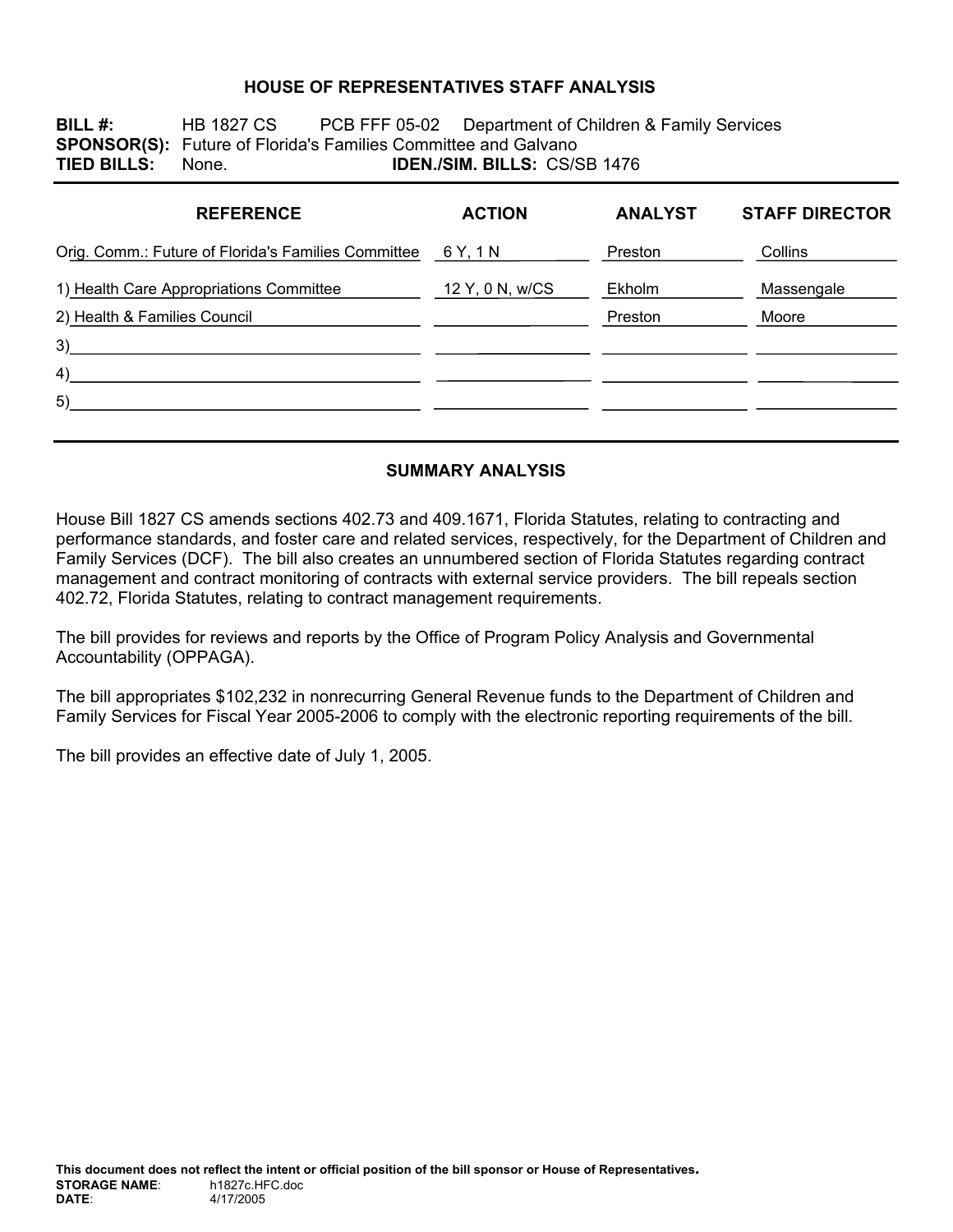### **FULL ANALYSIS**

# **I. SUBSTANTIVE ANALYSIS**

## A. HOUSE PRINCIPLES ANALYSIS:

**Provide limited government**—The bill removes a provision of law exempting the Department of Children and Family Services (DCF) from the requirements of chapter 287, Florida Statutes, and requires that the department competitively procure all contracts in excess of \$25,000. The bill also sets requirements in addition to those described in chapter 287, Florida Statutes, for DCF contracts in excess of \$250,000. The bill requires that, when the value of a contract exceeds \$1 million, at least one of the DCF negotiators be a certified contract negotiator. The bill limits the ability of DCF to amend contracts without the approval of the Executive Office of the Governor and the Administration Commission under certain circumstances.

### B. EFFECT OF PROPOSED CHANGES:

### **History of the Department of Children and Family Services (DCF) and Outsourcing**

For a number of years, legislative concerns have been expressed about the cost-effectiveness and accountability of human services contracting. $<sup>1</sup>$  Nonetheless, the process of outsourcing at the</sup> department and other state agencies has continued to increase. While some services such as those in the mental health and substance abuse arenas have long been provided by private vendors through contracts with DCF, others have been outsourced only in recent years. The total annualized value of DCF contracts with outside vendors as of February 2005 is \$1.4 billion.

To date, the largest and most comprehensive outsourcing initiative undertaken by DCF has been the initiation of Community-Based Care (CBC) for the provision of foster care and related services in the child welfare area. This undertaking has resulted in responsibility for virtually all child welfare services that occur after the completion of the child protective investigation being transferred to private vendors through contracting arrangements. All areas of the state other than Dade-Monroe are now receiving child welfare services through contracts between DCF and "lead agencies." In some cases, these lead agencies, which are statutorily required to be non-profit corporations, provide child welfare services directly and in other instances they subcontract for those services. $2$  The total annualized value of DCF/CBC contracts for FY 2004-2005 is \$489,969,729.

By the beginning of 2005, DCF had arranged to provide all or most services contractually rather than by state employees in at least the following program areas: child welfare, mental health, substance abuse, domestic violence, and refugee services. Only in the Adult Services Program Office and the Economic Self Sufficiency Program Office (ESS) are services primarily delivered by state employees. In late 2004, DCF also proposed a model for outsourcing the delivery of ESS activities to private vendors. While this complete outsourcing was not approved, DCF is currently working toward an implementation plan for placing many of the local ESS activities in communities, retaining a small number of state employees to make determinations of eligibility for ESS services and to provide oversight of the ESS activities.

During the transition from a service delivery model in which state employees perform most of the responsibilities legislatively assigned to an agency to one where private providers perform most of these responsibilities, uncertainty has developed as to the appropriate role and authority of the state agency in providing oversight and accountability. Confusion has also arisen during this transition period as to the appropriate terminology to use in describing this contracting-out model, with some

 $\overline{a}$ 

<sup>&</sup>lt;sup>1</sup> Procurement and Contracting Reform, Interim Project Report 97-P-35, The Florida Senate Committee on Governmental Reform and Oversight (September 1997).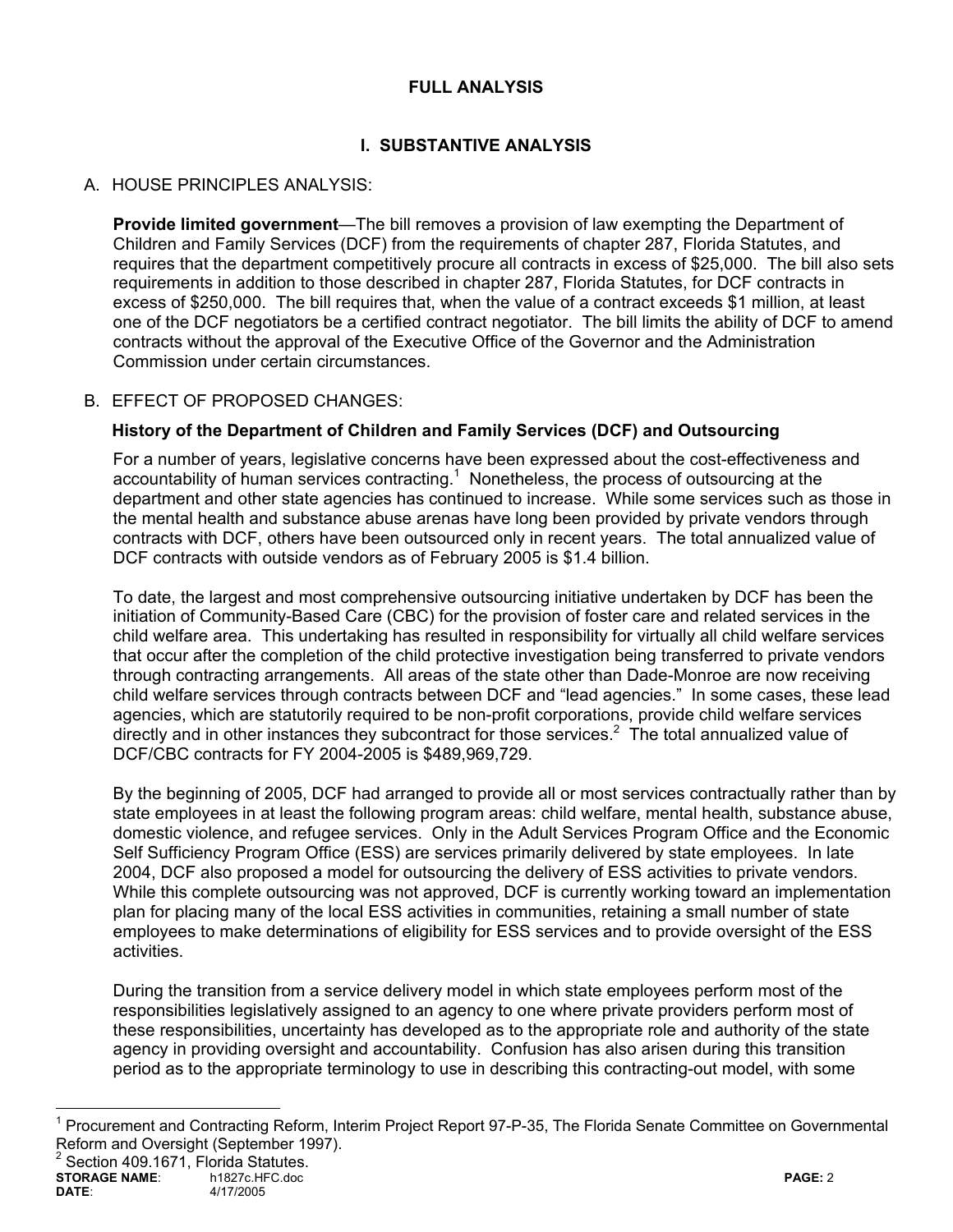statutes referring to this activity as "privatization,"<sup>3</sup> when the more generally accepted and less confusing term is "outsourcing."

Additionally, since DCF has traditionally been a service-delivery organization, most of the institutional knowledge of the institution is related to programs and services. As a result, most of the staff used for contract negotiation, monitoring, and management have been persons whose primary knowledge base is in programmatic issues rather than in contracting issues. Vendors, on the other hand, often bring trained and experienced contract negotiators to the table. While programmatic knowledge brings strengths to contract design and management, the lack of specific contract procurement, management, and monitoring expertise has, some would contend, historically resulted in contracts which have not provided the best use of state dollars. In 1998, the Legislature created "contract management units" in part to address this problem.<sup>4</sup> The language describing the duties of these units, however, lacked clarity as to the responsibilities of contract monitoring and contract managing.

During the 2000 legislative session, 30 new positions for contract monitoring were approved, adding to the 80 already existing in DCF, for a total number statewide of 110. By October 2004, information provided by districts and zones identified only 60 positions assigned to contract monitoring. The number of contract administration and management positions in DCF has also declined, although not as dramatically. Experts have identified the planning, or "sourcing," stage of governmental decisionmaking about methods of providing services as critical but often neglected. Florida law currently contains no provisions regarding the sourcing decision. When sourcing is studied in a businesslike way, the document produced is a business case. In producing a business case, an agency should analyze the current situation including benchmark data, develop criteria for outsourcing, evaluate outsourcing options against the criteria, and develop a recommended course of action.<sup>5</sup> A business case should contain, at a minimum, fiscal data for the immediately preceding 12 months, a summary of industry best practices where available, and analysis of any relevant statutory provisions, state and federal. The business case document should include an analysis of options evaluated, a recommended solution, a transition management strategy, performance metrics, and a recommended procurement process.6

In June 2003, the Chief Inspector General, in a report addressing contracting issues for all state agencies, identified the need for additional oversight and accountability as critical issues to be addressed "to ensure the expected savings are realized, and that, ultimately, Florida taxpayers receive a fair return on their tax dollars."<sup>7</sup> This same report noted that, after examining almost 500 audit findings, "controls over contracting are in a state of disrepair."<sup>8</sup> The DCF Inspector General (DCF/IG) has conducted a series of audits examining the contracting practices of the agency. In April 2004, for example, the DCF/IG identified weaknesses in documentation and monitoring of the Child Welfare Education Program.<sup>9</sup>

In January 2005, the DCF/IG issued an audit report examining the use of the governmental agency exemption<sup>10</sup> for selected contracts between DCF and Florida State University (FSU).<sup>11</sup> This statutory exemption allows state agencies to contract with other governmental entities, including universities, without competitive solicitation. According to this report, between July 1, 2001 and June 30, 2004, DCF

<sup>-&</sup>lt;br>3 See, for example, section 409.1671, Florida Statutes.

<sup>4</sup> Section 402.72, Florida Statutes.

<sup>&</sup>lt;sup>5</sup> Gate Process Overview, Center for Efficient Government,

http://dms.myflorida.com/dms/administration/center\_for\_efficient\_government/projects (March 4, 2005).

 $6$  Id.

 $^7$  Road Map to Excellence in Contracting, Executive Office of the Governor Report 2003-3, p.1.<br><sup>8</sup> Jd

 $8$  Id.

<sup>&</sup>lt;sup>9</sup> Title IV-E Child Welfare Education Program-Diagnosis: Internal Controls Improvement Needed, Audit Report A-04-11, DCF Inspector General, April 16, 2004.

 $\frac{10}{10}$  Section 287.057(5)(f), Florida Statutes.

<sup>11 11</sup> Contracting with Florida State University Using the Governmental Agency Exemption, Audit Report A-07-2004-019, DCF Inspector General, January 26, 2005.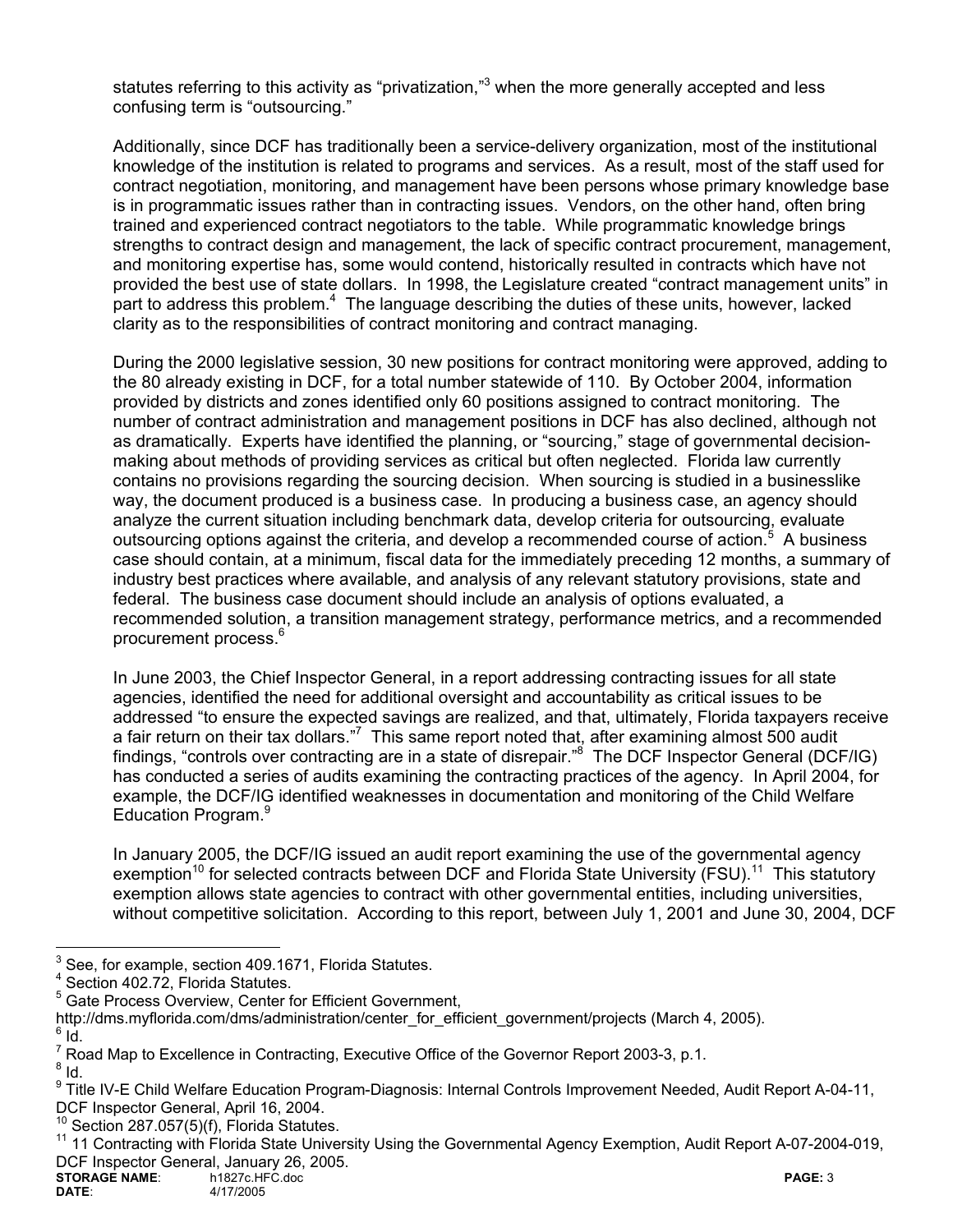procured more than \$396 million using the governmental agency exemption. A substantial portion of this amount (43 percent) was spent in the child welfare arena. More than \$78 million of the total amount was spent via contracts with various state universities, including more than \$9.7 million to FSU. The primary finding of the audit was that the use of the governmental agency exemption in the contracts examined as part of the audit "skirted procurement laws and left the department with questionable yields from contracts."<sup>12</sup>

This report followed a series of unfavorable press articles regarding contracting practices at DCF during the late spring and summer of 2004.<sup>13</sup> In part, as a result of the information contained in these articles, the Secretary of DCF, after accepting the resignations of two of his aides in July, himself resigned in August 2004.14 The Office of Program Policy Analysis and Government Accountability (OPPAGA) has also conducted a series of studies of DCF contracting policies. In its most recent report, released in draft form in March 2005, OPPAGA identifies weaknesses in DCF accountability for fiscal functions and recommends that DCF "further refine its contracting monitoring system."15 Chapter 287, Florida Statutes, describes a comprehensive process for the procurement of commodities and contractual services by executive agencies. This chapter describes numerous requirements for fair and open competition among vendors, agency maintenance of written documentation that supports procurement decisions, and implementation of monitoring mechanisms. The legislative intent language for the chapter explains that these processes are necessary to:

- Reduce improprieties and opportunities for favoritism;
- Insure the equitable and economical award of public contracts; and
- $\bullet$  Inspire public confidence in state procurement.<sup>16</sup>

The authority of the department to contract is contained in section 20.19(1)(c), Florida Statutes. Additional provisions related to contracting for DCF services are scattered throughout the statutes, with the primary site being sections 402.72 and 402.73, Florida Statutes. Section 402.73(3), Florida Statutes, exempts DCF from conforming to the requirement of chapter 287, Florida Statutes, requiring procurement by competitive sealed bids.<sup>17</sup> In March 2004, the Center for Efficient Government (Center) was established by Executive Order of the Governor. This Center, located in the Department of Management Services, requires agencies seeking to outsource activities to proceed through a fivestage process: business case development, procurement, contract management, transition management and post-implementation. Currently, according to its web site, seven projects are in the process of review by the center. Of these, three are projects related to DCF. Two of the DCF projects are alternative proposals relating to ESS modernization.<sup>18</sup> There are currently no statutory requirements for certified contract negotiators.

## **House Bill 1827**

The bill removes a provision of law exempting the department from the requirements of chapter 287, Florida Statutes, and requires that DCF competitively procure all contracts in excess of \$25,000, as required by the chapter. It specifies the process by adding definitions of terms not defined in chapter 287, Florida Statutes, including "contract manager," "contract monitor," "outsourcing," "performance measure," "performance standard" and "privatize." The bill requires that, when DCF uses the exemption from competitive procurement set forth in section 287.057(5)(f), Florida Statutes, to procure services from postsecondary institutions, DCF must provide an opportunity for all accredited public postsecondary institutions to bid on the procurement. Additionally, the bill provides that when this

**STORAGE NAME:** h1827c.HFC.doc **PAGE: 4**<br>DATE: 4/17/2005 4/17/2005 <sup>18</sup> http://dms.myflorida.com/dms/administration/center\_for\_efficient\_government/projects (March 4, 2005).

 $12$  ld. p. 2.

<sup>&</sup>lt;sup>13</sup> See, for example, At DCF, Welfare was Personal, Palm Beach Post, July 22, 2004.<br><sup>14</sup> See articles in St. Petersburg Times, July 16 and August 31, 2004.<br><sup>15</sup> Child Welfare Transition Nearly Complete; Budget Allocation Program Policy Analysis and Government Accountability, draft report (March 2005).<br><sup>16</sup> Section 287.001, F.S.<br><sup>17</sup> Section 287.057(1) and (2), Florida Statutes.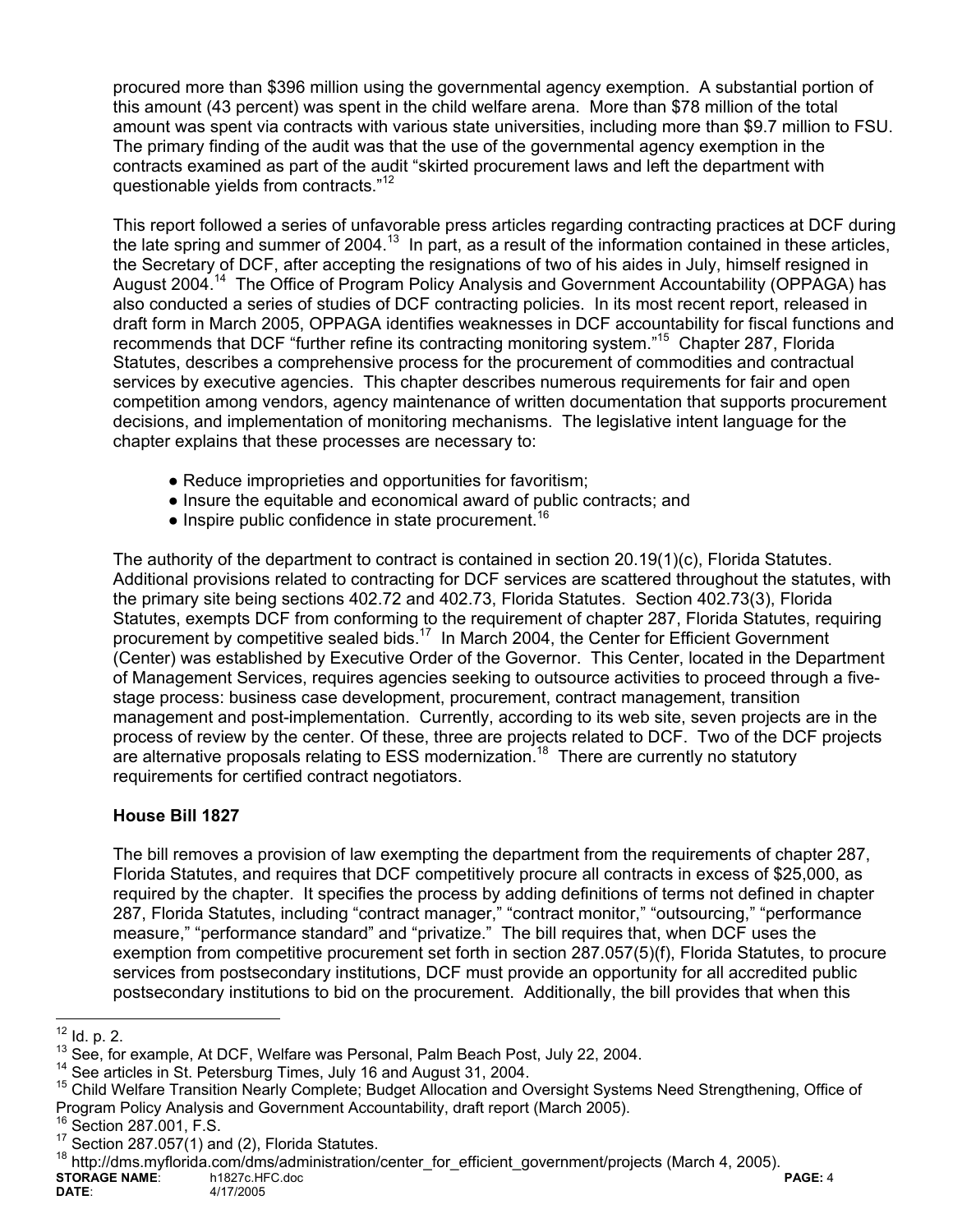exemption is used, it applies only to the contract between DCF and the postsecondary institution and not to any services or commodities provided by the postsecondary institution agency through a private vendor.

The bill also requires that, prior to initiating competitive procurement pursuant to chapter 287, Florida Statutes, DCF develop a validated business plan describing and analyzing the service proposed for outsourcing or privatization. It details the requirements of the business plan and requires that the plan be submitted in DCF's legislative budget request (LBR). The bill requires that, if the proposal for outsourcing is made during the fiscal year and the proposal was not made as part of the LBR process, DCF provide to the Governor, the President of the Senate, the Speaker of the House of Representatives, the chairs of the legislative appropriations committees and the chairs of the relevant substantive committees the validated business case for the proposal at least 45 days before the release of any solicitation documents. It prohibits any budgetary changes to existing programs inconsistent with DCF's approved budget unless these changes are expressly approved by the LBC. The bill sets requirements for contract provisions in addition to those described in chapter 287, Florida Statutes, for DCF contracts in excess of \$250,000. These requirements include:

- A detailed scope of work that clearly specifies each service and deliverable to be provided, including a description of each deliverable or activity which is quantifiable, measurable, and verifiable.
- Associated costs and savings, specific payment terms and payment schedules, including incentive and penalty provisions, criteria governing payment, and a clear and specific schedule to complete all activities needed to transfer the service from the state to the contractor.
- Clear and specific identification of all required performance measures and performance standards.
- A requirement that the contractor maintains adequate accounting records that comply with all applicable federal and state laws and generally accepted accounting principles.
- A requirement authorizing the department and the state to have access to and conduct audits of all records related to the contract and the outsourced service.
- A requirement that ownership of any intellectual property developed in the course of, or as a result of, work or services performed under the contract transfer to the state if the contractor ceases to provide the outsourced service.
- A requirement describing the timing and substance of all plans and status or progress reports required.
- A requirement that the contractor comply with all public records laws.
- A requirement that any state funds provided for the purchase of or improvements to real property are contingent on the contractor granting the state a security interest in the property.
- A provision that the contractor annually submits and verifies, pursuant to section 92.525, Florida Statutes, all required financial statements.
- A provision that the contractor will be held responsible and accountable for all work covered under the contract including any work performed by subcontractors. The contract must state that the department is allowed to monitor the performance of any subcontractor.

For contracts exceeding \$250,000 in value, DCF is required to obtain the approval of the Executive Office of the Governor for amendments increasing the value of the contract by certain specified amounts that are determined by the value of the contract, or extending the term of the contract by one year or more. T he department is required to notify the chairs of the legislative appropriations committees at the time of requesting approval for such an amendment, and the Governor is required to withhold approval for 14 days after receiving such a request. If the chair of the appropriations committee of either house of the Legislature objects to the amendment within the 14-day period, the Governor may either disapprove the request or submit it to the Administration Commission. If the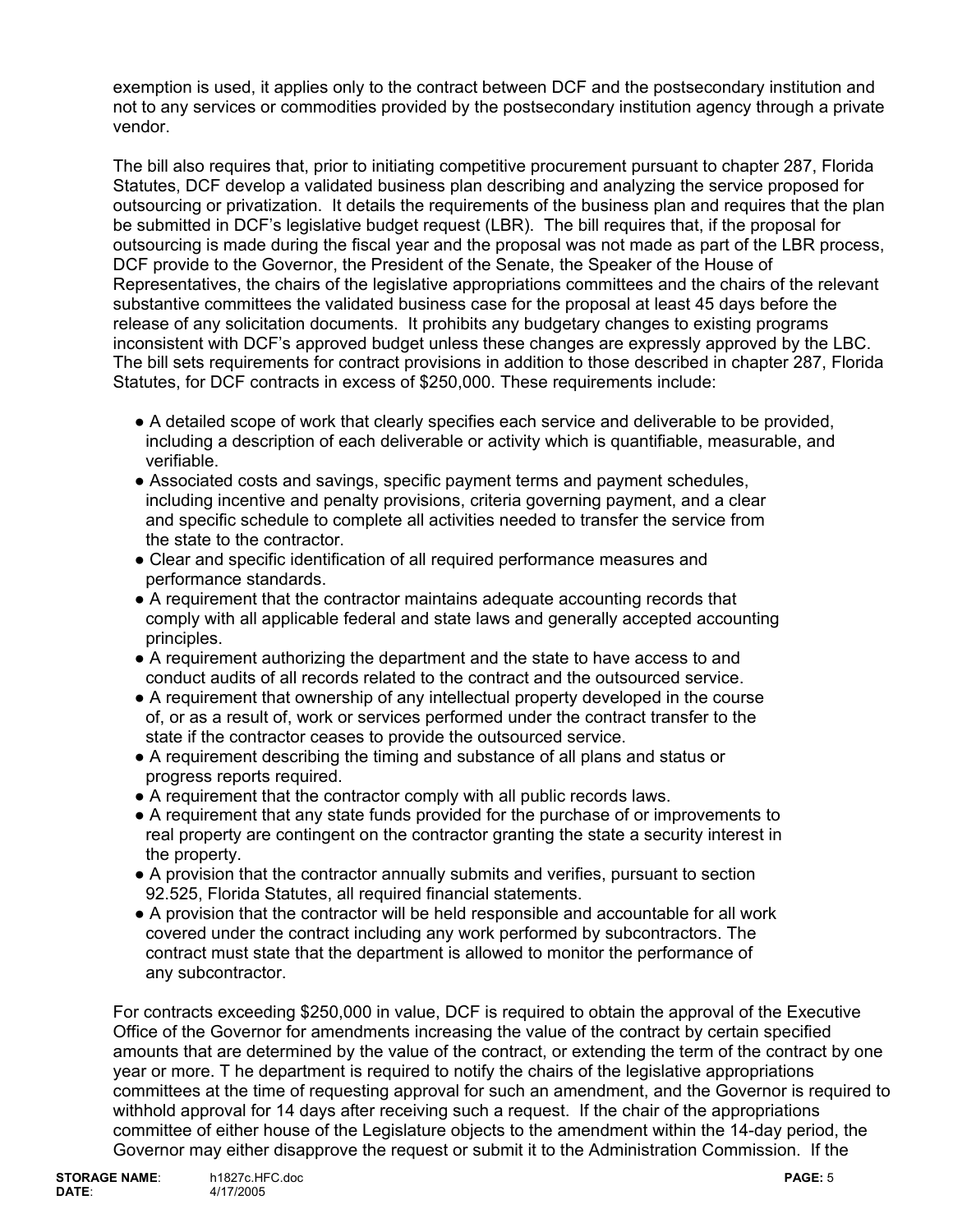Administration Commission approves the request by a two-thirds vote of the members present, with the Governor voting in the affirmative, the department may proceed with the procurement. Amendments that result from legislative direction including the General Appropriations Act and the federal appropriations act are exempted from the approval requirements.

For contracts exceeding \$250,000, the bill requires the department and the Department of Management Services to develop contract templates and guidelines. It requires DCF to verify the performance of contractors prior to the renewal of a contract in excess of \$250,000 and to explain any differences between the required performance and the actual performance of the contractor. It requires that, when the value of a contract exceeds \$1 million, at least one of the DCF negotiators be a certified contract negotiator. The bill sets forth the requirements and processes for contract managers and contract monitors, including a requirement that contract monitoring units be staffed by career service employees. It requires DCF to make available electronically to the Legislature all documents associated with the department's procurement and contracting functions.

Finally, the bill directs OPPAGA to conduct two reviews of the contract management and accountability structures of DCF and to report its findings to the Legislature by February 1, 2006 and February 1, 2007. The bill amends section 409.1671, Florida Statutes, to conform definitions, replacing the word "privatize" with "outsource" throughout.

The bill preserves the requirement that systems and controls be implemented to ensure financial integrity and service provision quality in the Medicaid waiver service system, and amends section 402.73, Florida Statutes, to change the name of the agency responsible for meeting that requirement from DCF to the Agency for Persons with Disabilities.

### C. SECTION DIRECTORY:

**Section 1.** Creates an unnumbered section of Florida Statutes, relating to contract management and contract monitoring of contracts with external service providers by the Department of Children and Family Services.

**Section 2.** Amends s. 402.73, F. S., relating to contracting and performance standards.

 **Section 3.** Amends s. 409.1671, F. S., relating to foster care and related services.

**Section 4.** Provides for reviews and reports by the Office of Program Policy Analysis and Government Accountability.

**Section 5.** Repeals s. 402.72, F. S., relating to contract management requirements.

**Section 6.** Provides an appropriation to the Department of Children and Family Services of \$102,232 in nonrecurring General Revenue.

**Section 7.** Provides an effective date.

### **II. FISCAL ANALYSIS & ECONOMIC IMPACT STATEMENT**

### A. FISCAL IMPACT ON STATE GOVERNMENT:

1. Revenues:

None.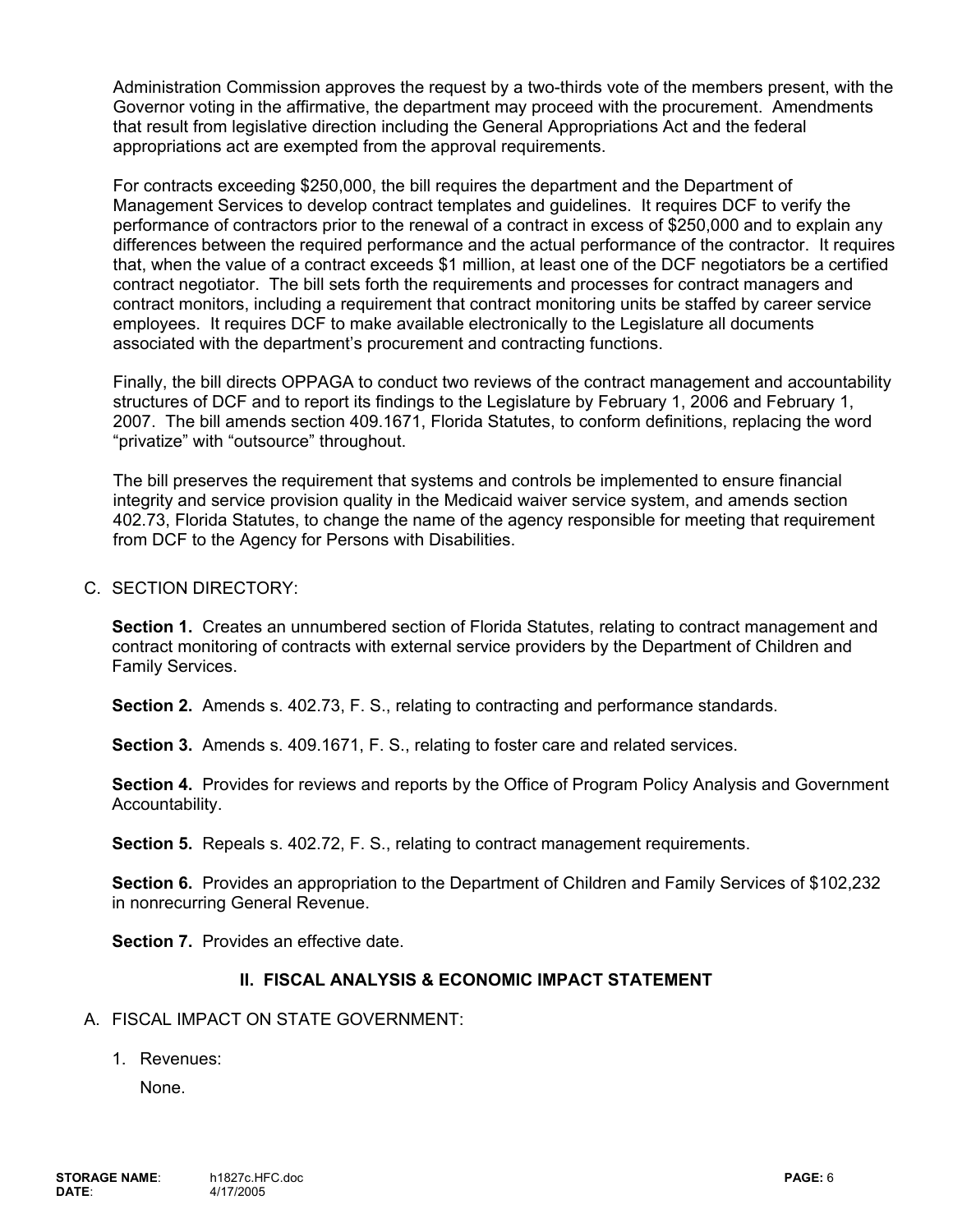2. Expenditures:

The Department of Children and Families estimates that implementation of the requirements of the bill will cost \$431,870 in Fiscal Year 2005-2006 and \$329,638 in subsequent fiscal years.

|                                          | FY 2005-2006 | FY 2006-2007 |
|------------------------------------------|--------------|--------------|
| Training                                 | \$41,250     | \$41,250     |
| <b>Electronic Reporting Requirements</b> |              |              |
| (non-recurring)                          | 102,232      |              |
| <b>Contract Monitoring</b>               | 288,388      | 288,388      |
|                                          | \$431,870    | \$329,638    |

#### B. FISCAL IMPACT ON LOCAL GOVERNMENTS:

1. Revenues:

None.

2. Expenditures:

None.

#### C. DIRECT ECONOMIC IMPACT ON PRIVATE SECTOR:

To the extent that the bill furthers the goals expressed in section 287.001, Florida Statutes, private vendors and the public will benefit from a fairer and more open process for awarding state contracts through the department.

D. FISCAL COMMENTS:

None.

### **III. COMMENTS**

- A. CONSTITUTIONAL ISSUES:
	- 1. Applicability of Municipality/County Mandates Provision:

This bill does not require counties or municipalities to take an action requiring the expenditure of funds, does not reduce the authority that counties or municipalities have to raise revenue in the aggregate, and does not reduce the percentage of state tax shared with counties or municipalities.

2. Other:

None.

B. RULE-MAKING AUTHORITY:

The bill does not provide the department with specific rulemaking authority to implement the provisions of the bill.

C. DRAFTING ISSUES OR OTHER COMMENTS:

None.